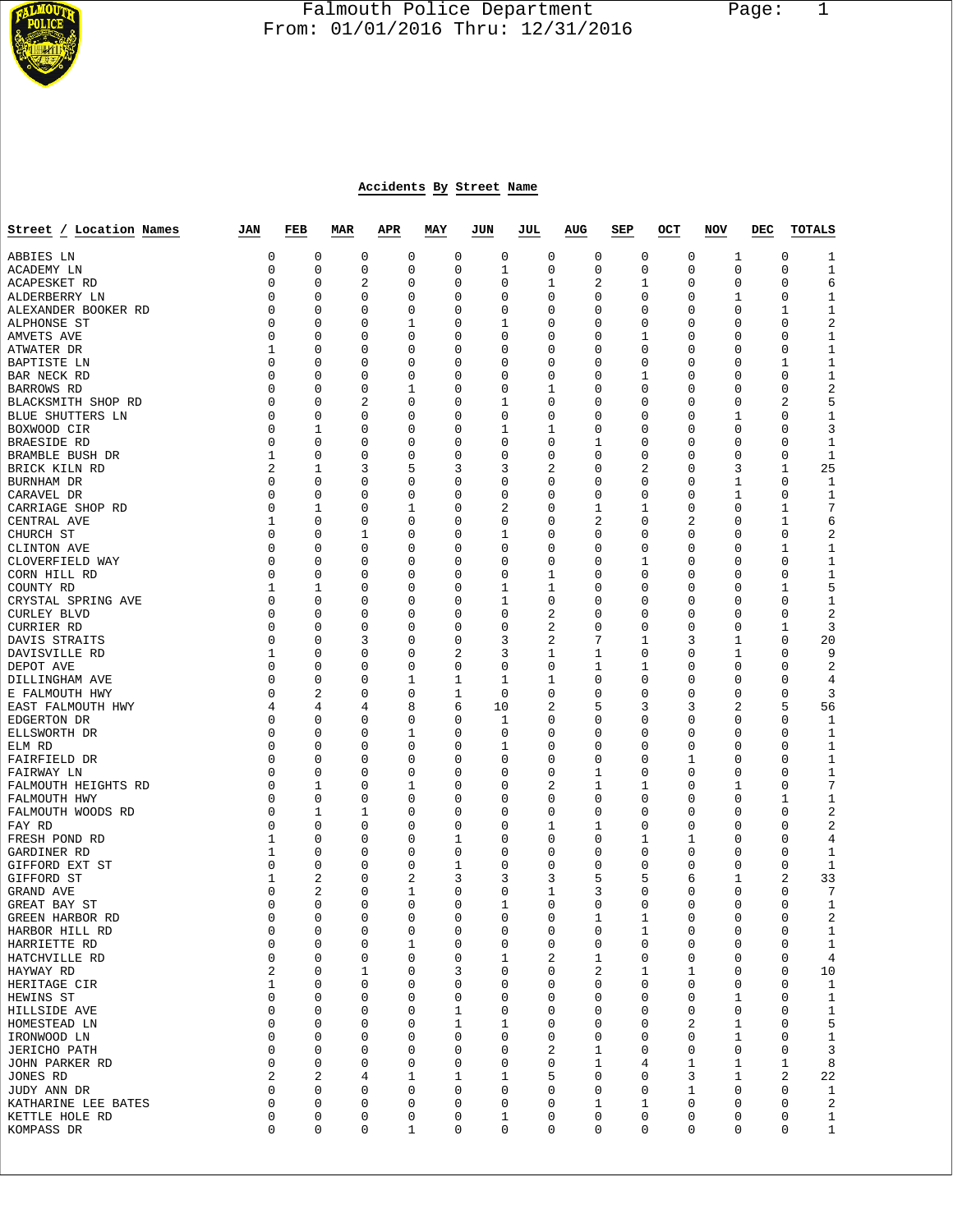## Falmouth Police Department Page: 2 From: 01/01/2016 Thru: 12/31/2016

| LAKE SHORE DR         | 0           | 0              | 0 | 0           | 0  | 0  | 0  | 1              | 0           | 0 | 0  | 0           | 1            |
|-----------------------|-------------|----------------|---|-------------|----|----|----|----------------|-------------|---|----|-------------|--------------|
| LOCUST ST             | 0           | 0              | 1 | 1           | 1  | 0  | 1  | 0              | 0           | 0 | 1  | 0           | 5            |
|                       |             |                |   |             |    |    |    |                |             |   |    |             |              |
| LOCUSTFIELD RD        | 0           | 1              | 0 | 0           | 0  | 0  | 0  | 0              | 0           | 0 | 1  | 0           | 2            |
| LUCERNE AVE           | 0           | 0              | 0 | 0           | 1  | 0  | 0  | 0              | 0           | 0 | 0  | 0           | 1            |
|                       |             |                |   |             |    |    |    |                |             |   |    |             |              |
| LUSCOMBE AVE          | 0           | 0              | 0 | 0           | 1  | 1  | 0  | 0              | 0           | 0 | 0  | 0           | 2            |
| MAIN ST               | 0           | 3              | 2 | 3           | 12 | 6  | 8  | 5              | 2           | 7 | 6  | 3           | 57           |
|                       |             |                |   |             |    |    |    |                |             |   |    |             |              |
| MARAVISTA AVE         | 0           | 0              | 0 | 0           | 3  | 1  | 2  | 0              | 1           | 0 | 0  | $\mathbf 0$ | 7            |
| MARAVISTA AVE EXT     | 0           | 0              | 0 | 1           | 0  | 0  | 0  | 0              | 0           | 0 | 1  | 0           | 2            |
|                       |             |                |   |             |    |    |    |                |             |   |    |             |              |
| MARTIN RD             | 0           | 0              | 0 | 0           | 1  | 0  | 0  | 0              | 0           | 0 | 0  | 0           | 1            |
|                       | 0           | 0              | 0 | 0           | 0  | 1  | 0  | 0              | 0           | 0 | 0  | 0           | $\mathbf 1$  |
| MEADOW NECK RD        |             |                |   |             |    |    |    |                |             |   |    |             |              |
| MENAUHANT RD          | 0           | 0              | 0 | 1           | 1  | 0  | 2  | 2              | 1           | 1 | 0  | 0           | 8            |
|                       | 0           |                |   | 0           | 0  | 0  | 1  | 0              | 0           |   | 0  | 0           |              |
| MEREDITH DR           |             | 0              | 0 |             |    |    |    |                |             | 0 |    |             | 1            |
| METOXIT RD            | 1           | 0              | 0 | 0           | 0  | 1  | 0  | 0              | 0           | 0 | 0  | $\mathbf 0$ | 2            |
|                       | 0           | 0              |   | 0           | 0  | 0  | 0  | 0              | 0           | 0 | 1  | 0           |              |
| MILL RD               |             |                | 0 |             |    |    |    |                |             |   |    |             | 1            |
| MOSES RD              | 0           | 0              | 0 | 0           | 0  | 0  | 1  | 0              | 0           | 0 | 0  | 0           | 1            |
|                       | 0           | 0              | 0 | 0           | 0  | 0  | 0  | 0              | 0           | 0 | 1  | 0           |              |
| N FALMOUTH HWY        |             |                |   |             |    |    |    |                |             |   |    |             | 1            |
| NANTUCKET AVE         | 0           | 0              | 0 | 0           | 0  | 0  | 0  | 0              | 0           | 1 | 0  | 0           | 1            |
|                       |             |                |   |             |    |    |    |                |             |   |    |             |              |
| NASHAWENA ST          | 0           | 1              | 0 | 1           | 0  | 1  | 0  | 0              | 0           | 0 | 0  | 0           | 3            |
| NOBSKA RD             | 0           | 0              | 0 | 0           | 0  | 0  | 1  | 0              | 0           | 0 | 0  | 0           | 1            |
|                       |             |                |   |             |    |    |    |                |             |   |    |             |              |
| NORTH FALMOUTH HWY    | 0           | 0              | 0 | 3           | 1  | 2  | 4  | 1              | 0           | 1 | 0  | 1           | 13           |
| NORTH MAIN ST         | 0           | 0              | 1 | 0           | 0  | 0  | 0  | 1              | 1           | 2 | 0  | $\mathbf 1$ | 6            |
|                       | 0           | 0              |   |             |    |    |    |                |             |   |    |             |              |
| NORTH ST              |             |                | 0 | 0           | 0  | 0  | 1  | 0              | 0           | 0 | 0  | 0           | 1            |
| OLD BARNSTABLE RD     | 0           | 2              | 0 | $\mathbf 1$ | 3  | 1  | 2  | 1              | 1           | 0 | 2  | 0           | 13           |
|                       |             |                |   |             |    |    |    |                |             |   |    |             |              |
| OLD DOCK RD           | 0           | 0              | 0 | 0           | 0  | 1  | 0  | 0              | 0           | 0 | 0  | 0           | 1            |
| OLD MAIN RD           | 0           | 1              | 0 | 1           | 0  | 4  | 0  | 1              | 1           | 0 | 0  | 1           | 9            |
|                       |             |                |   |             |    |    |    |                |             |   |    |             |              |
| OLD MEETING HOUSE RD  | 0           | 0              | 0 | 0           | 1  | 1  | 0  | 1              | 1           | 0 | 1  | 0           | 5            |
| OX BOW RD             | 0           | 0              | 0 | 1           | 0  | 0  | 0  | 2              | 0           | 1 | 0  | 0           | 4            |
|                       |             |                |   |             |    |    |    |                |             |   |    |             |              |
| OYSTER POND RD        | 0           | 0              | 0 | 0           | 0  | 0  | 0  | 1              | 0           | 1 | 0  | 0           | 2            |
| PALMER AVE            | 3           | 1              | 1 | 3           | 5  | 5  | 7  | 9              | 5           | 3 | 2  | 2           | 46           |
|                       |             |                |   |             |    |    |    |                |             |   |    |             |              |
| POCASSET ST           | 0           | 0              | 1 | 0           | 0  | 0  | 0  | 0              | 0           | 0 | 0  | 0           | 1            |
| POND RD               | 0           | 0              | 0 | 0           | 1  | 0  | 0  | 0              | 0           | 0 | 0  | 0           | 1            |
|                       |             |                |   |             |    |    |    |                |             |   |    |             |              |
| PONDVIEW DR           | 0           | 0              | 0 | 0           | 0  | 0  | 0  | 0              | 0           | 0 | 0  | 1           | 1            |
| PRISCILLA ST          | 0           | 0              | 0 | 0           | 0  | 0  | 1  | 0              | 0           | 0 | 0  | 0           | 1            |
|                       |             |                |   |             |    |    |    |                |             |   |    |             |              |
| QUAKER RD             | 0           | 0              | 0 | 0           | 1  | 2  | 3  | 3              | 0           | 1 | 1  | 0           | 11           |
| QUEEN ST              | 0           | 0              | 0 | 0           | 0  | 0  | 0  | 1              | 0           | 0 | 0  | 0           | $\mathbf 1$  |
|                       |             |                |   |             |    |    |    |                |             |   |    |             |              |
| QUISSETT AVE          | 0           | 0              | 0 | 0           | 0  | 2  | 2  | 0              | 0           | 0 | 0  | 0           | 4            |
| RED BROOK RD          | 1           | 0              | 0 | 0           | 0  | 0  | 1  | 0              | 1           | 0 | 0  | $\mathbf 0$ | 3            |
|                       |             |                |   |             |    |    |    |                |             |   |    |             |              |
| RIDDLE HILL RD        | 0           | 0              | 0 | 0           | 1  | 0  | 0  | 0              | 0           | 0 | 0  | 0           | 1            |
| ROBBINS RD            | 0           | 0              | 0 | 0           | 1  | 0  | 0  | 0              | 0           | 0 | 0  | 0           | 1            |
|                       |             |                |   |             |    |    |    |                |             |   |    |             |              |
| RT 151                | 4           | 5              | 4 | 3           | 10 | 1  | 7  | 8              | 3           | 4 | 8  | 7           | 64           |
| RT 28 NORTH           | 0           | 0              | 0 | 2           | 1  | 2  | 3  | 0              | 1           | 1 | 0  | 0           | 10           |
|                       |             |                |   |             |    |    |    |                |             |   |    |             |              |
| RT 28 SOUTH           | 0           | 0              | 0 | 0           | 0  | 1  | 1  | 2              | 0           | 1 | 0  | 1           | 6            |
| RT 28 SOUTH 51.4      | 0           | 0              | 0 | $\mathbf 1$ | 0  | 0  | 0  | 0              | 0           | 0 | 0  | 0           | 1            |
|                       |             |                |   |             |    |    |    |                |             |   |    |             |              |
| SAINT MARKS RD        | 0           | 0              | 0 | 0           | 0  | 0  | 0  | 0              | 0           | 1 | 0  | 0           | 1            |
| SAM TURNER RD         | 1           | 0              | 0 | 0           | 1  | 0  | 0  | 0              | 2           | 0 | 0  | 1           | 5            |
|                       |             |                |   |             |    |    |    |                |             |   |    |             |              |
| SAND POINTE SHORES DR | 0           | 0              | 0 | 0           | 0  | 0  | 0  | 0              | 0           | 0 | 1  | 0           | 1            |
| SANDWICH RD           | 4           | 4              | 4 | 6           | 5  | 7  | 4  | 3              | 2           | 2 | 6  | 7           | 54           |
|                       |             |                |   |             |    |    |    |                |             |   |    |             |              |
| SANTA MARIA LN        | 0           | 0              | 0 | 0           | 0  | 0  | 0  | 0              | 0           | 1 | 0  | 0           | 1            |
| SCRANTON AVE          | 0           | 0              | 0 | $\mathbf 1$ | 0  | 1  | 0  | 0              | 1           | 1 | 0  | 0           | 4            |
|                       |             |                |   |             |    |    |    |                |             |   |    |             |              |
| SEACOAST SHORES BLVD  | 0           | 0              | 0 | 0           | 0  | 1  | 0  | 2              | 1           | 0 | 0  | 0           | 4            |
| SHORE ST              | 0           | 0              | 0 | 0           | 0  | 0  | 0  | 0              | 1           | 0 | 0  | 0           | 1            |
|                       | 1           | 0              | 0 | 0           |    | 0  | 0  | 0              | 1           | 0 | 0  | $\mathbf 0$ |              |
| SHOREWOOD DR          |             |                |   |             | 1  |    |    |                |             |   |    |             | 3            |
| SILVER BEACH AVE      | 0           | 0              | 0 | 0           | 0  | 1  | 0  | 0              | 0           | 0 | 0  | 0           | 1            |
| SIPPEWISSETT RD       | 0           | 0              | 0 | 0           | 0  |    | 0  |                |             |   | 0  | 0           |              |
|                       |             |                |   |             |    | 1  |    | 2              | 0           | 0 |    |             | 3            |
| SPRING BARS RD        | $\mathbf 0$ | 0              | 1 | $\mathbf 0$ | 2  | 0  | 2  | 0              | 0           | 0 | 1  | 1           | 7            |
| SURF DR               | 1           | 1              | 0 | 0           | 0  | 0  | 1  | 1              | 0           | 0 | 1  | 0           | 5            |
|                       |             |                |   |             |    |    |    |                |             |   |    |             |              |
| TEATICKET HWY         | 12          | 5              | 6 | 5           | 3  | 14 | 10 | 9              | 11          | 7 | 11 | 9           | 102          |
| TER HEUN DR           | 0           | 1              | 0 | 0           | 0  | 1  | 0  | 3              | 0           | 0 | 0  | 0           | 5            |
|                       |             |                |   |             |    |    |    |                |             |   |    |             |              |
| TERRENCE AVE          | 0           | 0              | 0 | 0           | 0  | 0  | 0  | 1              | 0           | 0 | 0  | $\mathbf 0$ | 1            |
| THOMAS B LANDERS RD   | 2           | 1              | 0 | 0           | 0  | 0  | 2  | 3              | 2           | 0 | 1  | 3           | 14           |
|                       |             |                |   |             |    |    |    |                |             |   |    |             |              |
| TOWN HALL SQ          | 0           | 0              | 1 | 0           | 0  | 0  | 0  | 2              | 0           | 1 | 0  | 0           | 4            |
| TROTTING PARK RD      | 1           | 0              | 0 | 0           | 1  | 0  | 0  | 0              | 0           | 0 | 0  | 0           | 2            |
|                       |             |                |   |             |    |    |    |                |             |   |    |             |              |
| TURNER RD             | 0           | 0              | 0 | 1           | 0  | 0  | 0  | 1              | 0           | 0 | 0  | 0           | 2            |
| W FALMOUTH HWY        | 0           | 0              | 0 | $\mathbf 0$ | 0  | 0  | 1  | 0              | 0           | 0 | 0  | 0           | 1            |
|                       |             |                |   |             |    |    |    |                |             |   |    |             |              |
| WALKER ST             | 0           | 0              | 0 | 0           | 0  | 1  | 0  | 0              | 0           | 0 | 0  | 1           | 2            |
| WAQUOIT HWY           | 1           | 0              | 2 | 1           | 2  | 1  | 1  | 2              | 2           | 0 | 0  | 4           | 16           |
|                       |             |                |   |             |    |    |    |                |             |   |    |             |              |
| WAQUOIT LANDING RD    | 0           | 0              | 0 | 0           | 0  | 0  | 0  | 1              | 0           | 0 | 0  | 0           | 1            |
| WATER ST              | 0           | 0              | 0 | 0           | 1  | 1  | 4  | $\overline{2}$ | 1           | 1 | 0  | 0           | 10           |
|                       |             |                |   |             |    |    |    |                |             |   |    |             |              |
| WEST FALMOUTH HWY     | 1           | $\overline{2}$ | 1 | 1           | 2  | 0  | 1  | 1              | 1           | 0 | 0  | $\mathbf 0$ | 10           |
| WILLOW FIELD DR       | 0           | $\mathbf 0$    | 0 | 0           | 0  | 0  | 0  | 0              | 0           | 0 | 1  | 0           | 1            |
|                       |             |                |   |             |    |    |    |                |             |   |    |             |              |
| WING RD               | 0           | 0              | 0 | 0           | 0  | 0  | 0  | 0              | 0           | 0 | 1  | 0           | $\mathbf{1}$ |
| WOODS HOLE RD         | 0           | $\mathbf 1$    | 2 | $\mathbf 1$ | 3  | 2  | 6  | 2              | 1           | 1 | 1  | 0           | 20           |
|                       |             |                |   |             |    |    |    |                |             |   |    |             |              |
| WORCESTER AVE         | 0           | $\mathbf 0$    | 0 | $\mathbf 0$ | 0  | 0  | 1  | 0              | $\mathbf 0$ | 0 | 0  | 0           | $\mathbf{1}$ |